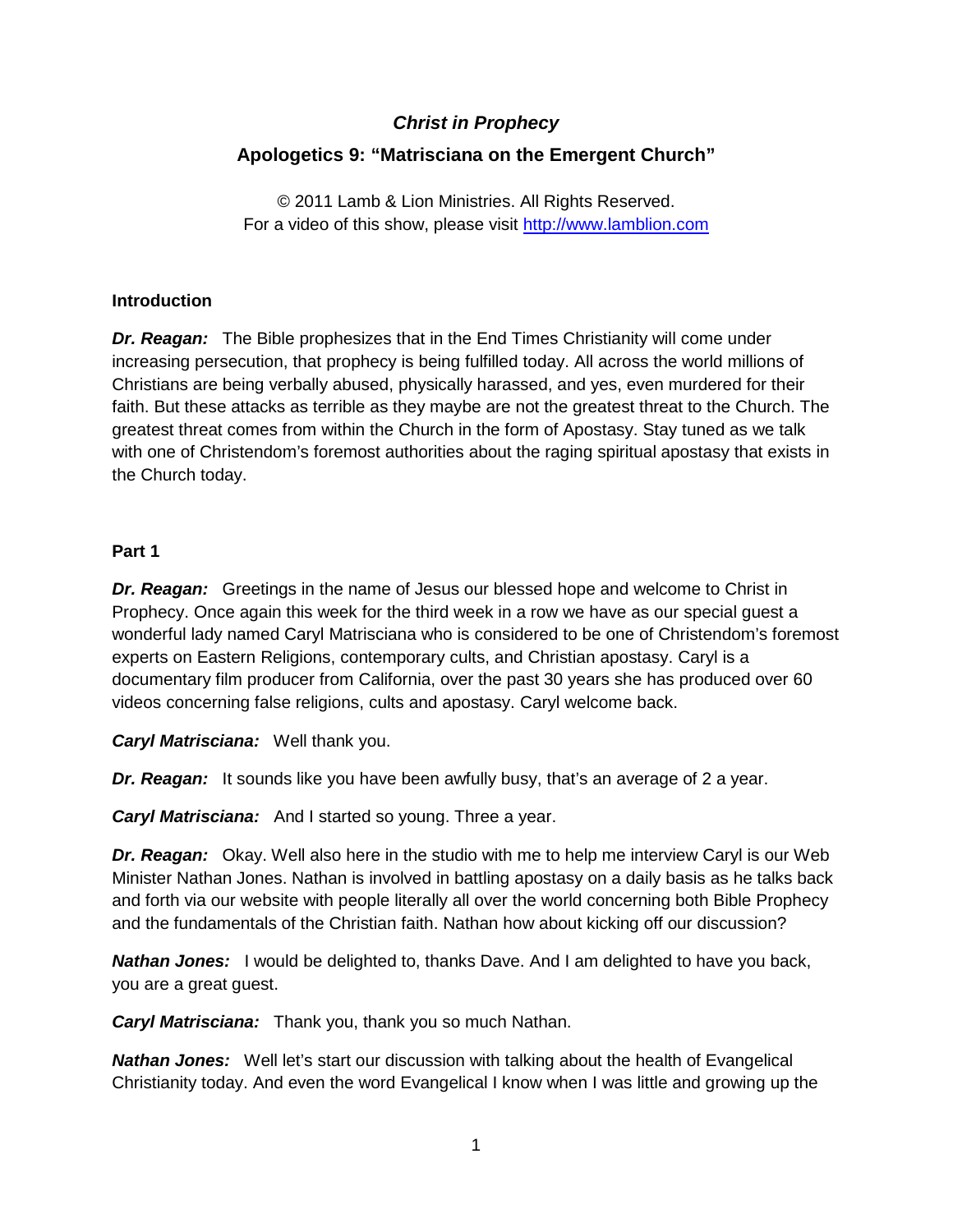word evangelical meant you went to the Bible for your faith what was truth and all that. But the word evangelical seems to be losing its meaning in this day and age, would you agree?

*Caryl Matrisciana:* Absolutely because we are in what is called a post-modern era, postmodern culture. Now the post-modern philosophy teaches that there are no absolute truths, so the original evangelical, traditional evangelical thought that the Bible was the inerrant Word of God. That Jesus says, "I am the way, the truth and the life," but now the post-modernist teaching that truth actually isn't knowable. Now this is an Eastern worldview, you see in Eastern Mysticism truth is all embracing, truth is; your truth is good for you, my truth is good for me and in order for the two of us to unite we must dialogue and converse. Well we know what happened in the Bible with the first conversation; the first conversation was with the serpent with Eve, she was sinless without sin pure made in the image of God. And he came and tempted her with a desire which is extraordinary that she could be kind of more like God, but she was without sin. So what's been happening within Christendom is that we can supposedly become more like God through Eastern Mysticism, Satan used Eve's reason, her imagination, the fruit looked like it was good to eat and so all of these concepts of dialogue and conversation have come in where we are talking with each other's opinions. Well opinions are nothing, its God's opinion. If God says that evil is evil and good is good then that should be our Evangelical Bible believing standard.

*Nathan Jones:* So we have given up then the Bible as our source of truth and turned to ourselves as a source of truth?

*Caryl Matrisciana:* As conversation, dialogues, it is called consensus, you bring in the concept of a crisis situation, you dialogue about it and you meet in the middle. So it is a sort of synthesis, you bring in the idea of let's all get together and try to solve this solution. Well if you are with a Muslim or a Hindu and a Christian and you are all trying to dialogue about sin there is no meeting place, if you are going to stand on Biblical truth. So in order for us to bring in what the Bible says is going to happen in the last days which is a one world religion we've got to be able to merge all our ideas so that Jesus is no longer the deity that the Bible says Jesus is. And we can become the deity, in others words we can define our own truths. And a Muslim can define his Allah as being the same as let's say what the Bible describes as God which are not the same. The Muslim's God is the moon God; you see the crescent on top of every mosque because they worship the moon god.

*Dr. Reagan:* I want to get back to the Emergent Church Movement though.

#### *Caryl Matrisciana:* Yeah.

*Dr. Reagan:* The Emergent Church Movement seems to me to be one of the most dangerous movements in America today because the leaders of it claim to be evangelical. They have using that claim been able to infiltrate evangelical seminaries, evangelical churches. I see them showing up at the most conservative denominations in America making their presentations. And yet these are people, who deny absolute truth, and it's just, you know the Bible has absolute truth they say that it does not, they deny that. And everything gets into touchy-feely. One of the things that they are doing is getting back to, for example I know of a major evangelical church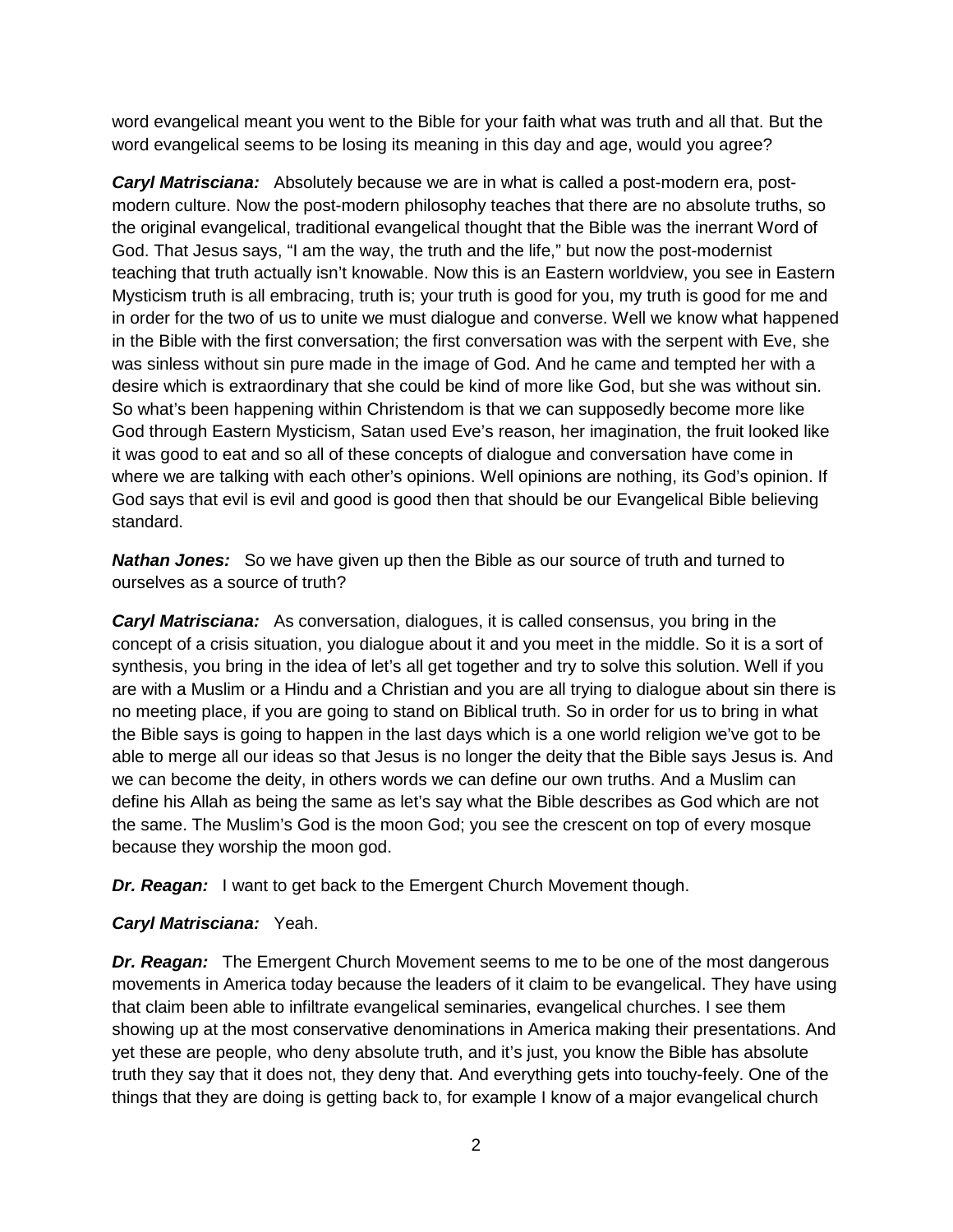where the pastor came in and said, "Ok, from now on we are going to have card tables in the lobby. On each card table is going to be a Greek icon and there is going to be instructions about how you can kneel and pray to the icon. Now this is an evangelical church.

*Caryl Matrisciana:* Absolutely that's the idea of ecumenical discussion, conversation with those that perhaps don't believe in your same faith, whether they are those of other religions or that claims to be Christians how can we bring all Christian denominations together.

*Dr. Reagan:* And a lot of it seems to be getting back to the touchy-feely stuff that was characteristic say of the Roman Catholic Church in the Middle Ages. It's the idea of you've got to have incense, and you've got to have you know things of that nature, candles and so forth, that this will all draw you into a deeper relationship with God. It becomes very…

*Caryl Matrisciana:* Mystical.

*Dr. Reagan:* …mystical that is the word.

*Caryl Matrisciana:* Well it is this new spirituality which is through mysticism. You see when you don't have a relationship with the Lord Jesus Christ, or a relationship with God through the Lord Jesus Christ there is that vacuum in you and you want to have a mystical experience. We are made to have a relationship. So you have a relationship with wrong, the lying spirits, doctrine of demons and how can we know that? You have to know the Bible in order to test the spirits which we are told to do in the Scriptures. But if you don't have the living sword, the two edged sword, the testing ability then the experience that I feel is my experience and it feels like a good experience and it is a spiritual experience. And I know having come from the New Age that it is very powerful, it is very real and it appears to be truthful.

*Dr. Reagan:* The leader…

*Nathan Jones:* Then you just slap a bumper sticker that says, "Coexist," on your bumper.

*Dr. Reagan:* There you go. The leader, the recognized leader of the Emergent Church Movement recently appeared at a very conservative college here in Texas. I wrote the President of that college and I said, "Hey, this is a guy." I gave him two pages of quotes, "Homosexuality what difference does it make?" that is his attitude. "Absolute truth, no there is no such thing," he went on and on, I gave quote after quote after quote. And I said, "You are going to have this man speak to your people? This is a wolf in sheep's clothing." He wrote back and said, "Well I don't really know anything about him. The Chairman of our Bible Department arranged this; I will have him write you." The Chairman of the Bible Department wrote to him and said, "Well I am sure you have probably taken all these quotes out of context because I met him and he is such a nice person."

*Caryl Matrisciana:* Well there you go, you see.

*Nathan Jones:* Nice guy.

*Dr. Reagan:* He is such a nice person.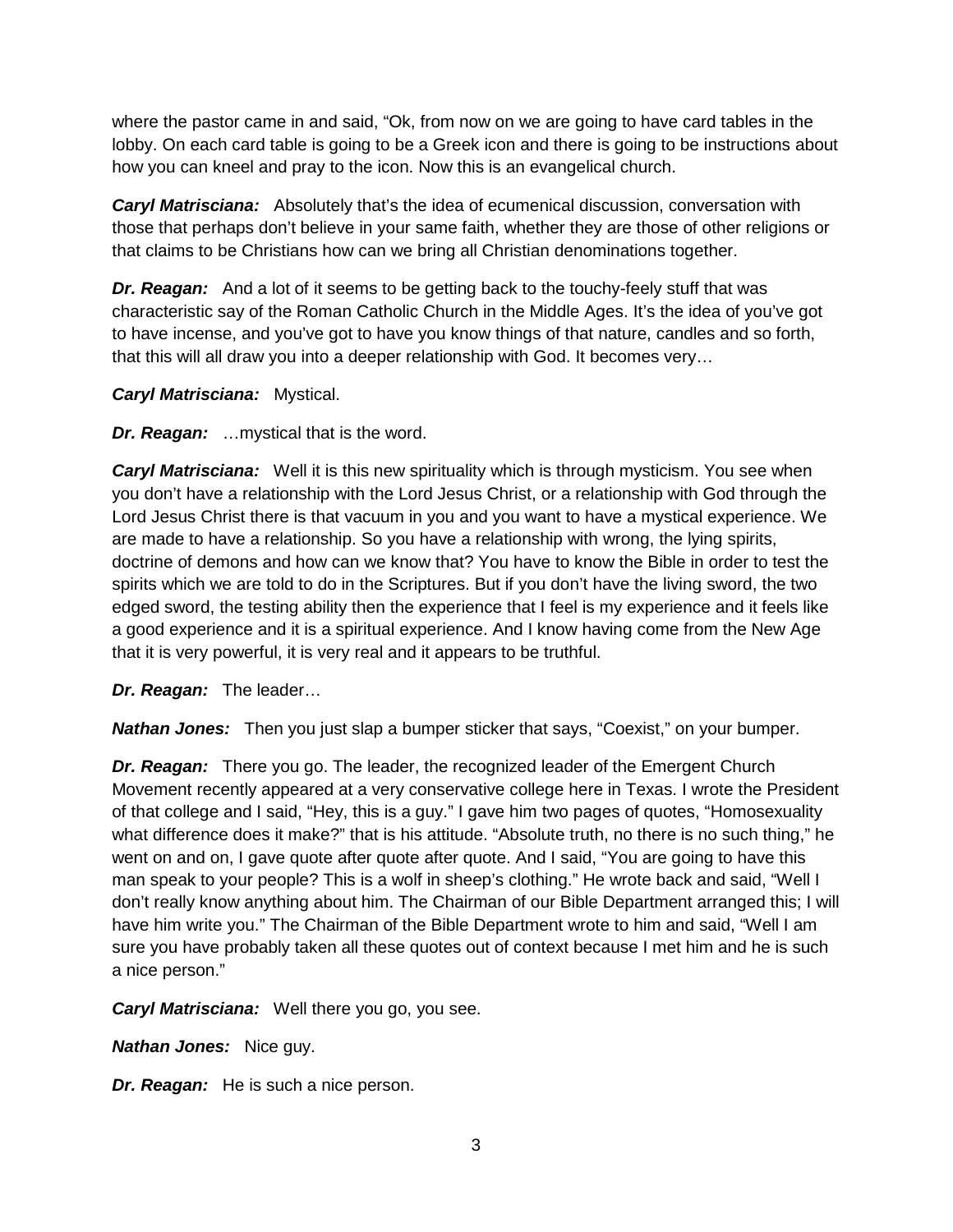*Caryl Matrisciana:* I've met him and he is a nice person. That's a deluding spirit. See we cannot, it's not who we speak to, it is not an emotional level. The Bible tells us to test the spirit. We've got to test on the spiritual level, not emotional. So what's happening with the new Emergent Church is that it is plugging into emotions, subjectivity it's a feel good faith. Its truth is judgmental, "don't be so judgmental."

*Dr. Reagan:* Absolutely, absolutely.

*Nathan Jones:* Tolerance, the ultimate ethic now right?

*Caryl Matrisciana:* Tolerance that is the ecumenical, that's the idea of embracing all religions. And you've got to have the breakdown of all denominations in Christianity in order to bring in the new one world religion.

*Dr. Reagan:* People say to me, "Well you really must be exaggerating what these people say." Well at first they were rather subtle but now in recent years I have noticed they have become very open. For example here is a quote from one of the leaders of the movement, "My goal is to destroy Christianity as a world religion and be a re-catalyst for the movement of Jesus Christ."

*Caryl Matrisciana:* A re-catalyst for the movement?

*Dr. Reagan:* A re-catalyst.

*Caryl Matrisciana:* For the movement of Jesus Christ?

*Dr. Reagan:* Yes.

*Caryl Matrisciana:* Which Jesus?

*Dr. Reagan:* Nobody knows what that means, that is mumbo-jumbo.

*Nathan Jones:* Dilbert talk.

*Caryl Matrisciana:* Well the problem is remember that Jesus said in Matthew 24, four times He says there is going to be religious deception in the last days.

*Dr. Reagan:* Oh, absolutely.

*Caryl Matrisciana:* There is going to be false teachers in the last days. False teachings beware they are going to come in the name of Christ, they are going to come in my name He said, His name is Christianity. Here is a false Jesus Christ. So the Antichrist, why is he called Antichrist? Like Jesus.

#### *Dr. Reagan:* Yes.

*Caryl Matrisciana:* So we have got to recondition the minds of everybody to think that this new Christ consciousness, this new Jesus Christ is going to be something that we can all embrace whether you are Muslim, Hindu whatever it is. And the big peace plan of a leading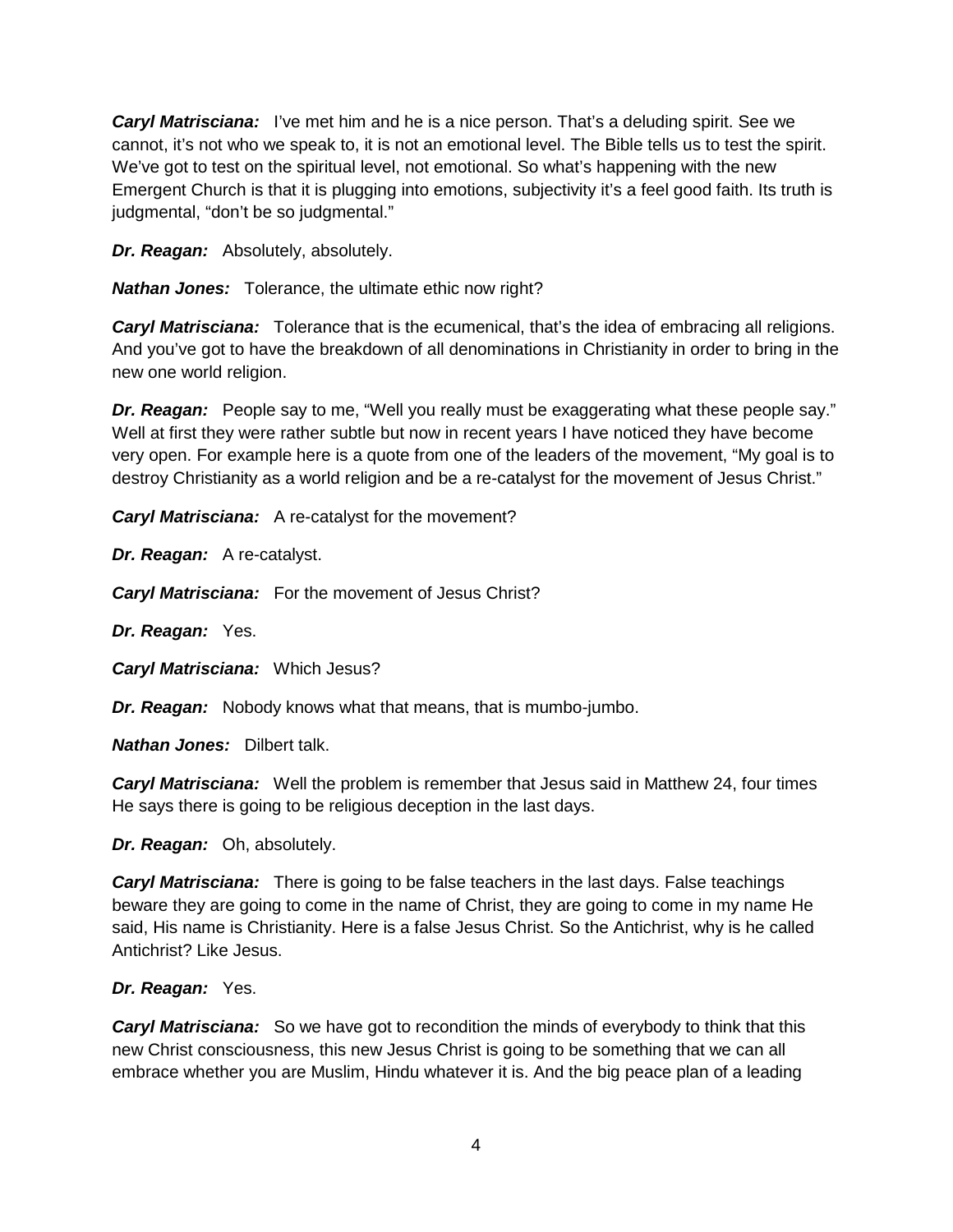evangelical movement teacher today is about bringing in global Christianity, global peace plan, global ecumenical ideas.

*Dr. Reagan:* So what you are saying is that this Emergent Church Movement is really just part of many different movements that exist that are designed to prepare the way for the one world religion of the Antichrist.

*Caryl Matrisciana:* Absolutely and it's the ecumenical idea of going into every denomination whether it is Episcopalian, Protestant, Reformed Theology whatever it is, it is that we all must come to a census a consensus of a new Jesus Christ, a new Christ consciousness.

### **Part 2**

*Nathan Jones:* Welcome back to our interview of Caryl Matrisciana one of Christendom's most respected experts on Eastern Religions, contemporary cults, and Christian apostasy. We've been talking with her with apostasy in the Church today and we want to focus now on what is called the Emergent Church Movement; Caryl can you define that for us: the Emergent Church Movement what does that mean?

*Caryl Matrisciana:* It is a difficult word, just think about emerging.

*Nathan Jones:* Emerging yeah, what.

*Caryl Matrisciana:* I mean how do you define emerging? It hasn't come yet, we don't know what it could turn into.

*Dr. Reagan:* Where it is going?

*Caryl Matrisciana:* Because it is emerging and it is a very, very clever incredible label for a movement that is actually going to be emerging into the one world religion that is going to usher in the Antichrist. So that is what it is emerging to, it is emerging to new truths, it is emerging into a new Christ, it is emerging into new concepts of that you don't need to understand truth.

**Dr. Reagan:** Well basically aren't they saying that Christianity needs to be reconstructed?

*Caryl Matrisciana:* Reformed, reinvented, redesigned because it…

*Nathan Jones:* Just throw the Bible out then?

**Caryl Matrisciana:** Well it sounds good because in actual fact they want to try to reach out to the post-modern culture and they say that traditional Bible believing Christians don't do that. Well if you actually look at the back of that concept, the back of that concept is saying that God didn't know that we were going to be a post-modern generation right now. And God didn't anticipate that men were going to become such wretched sinners and so God gave up because He didn't…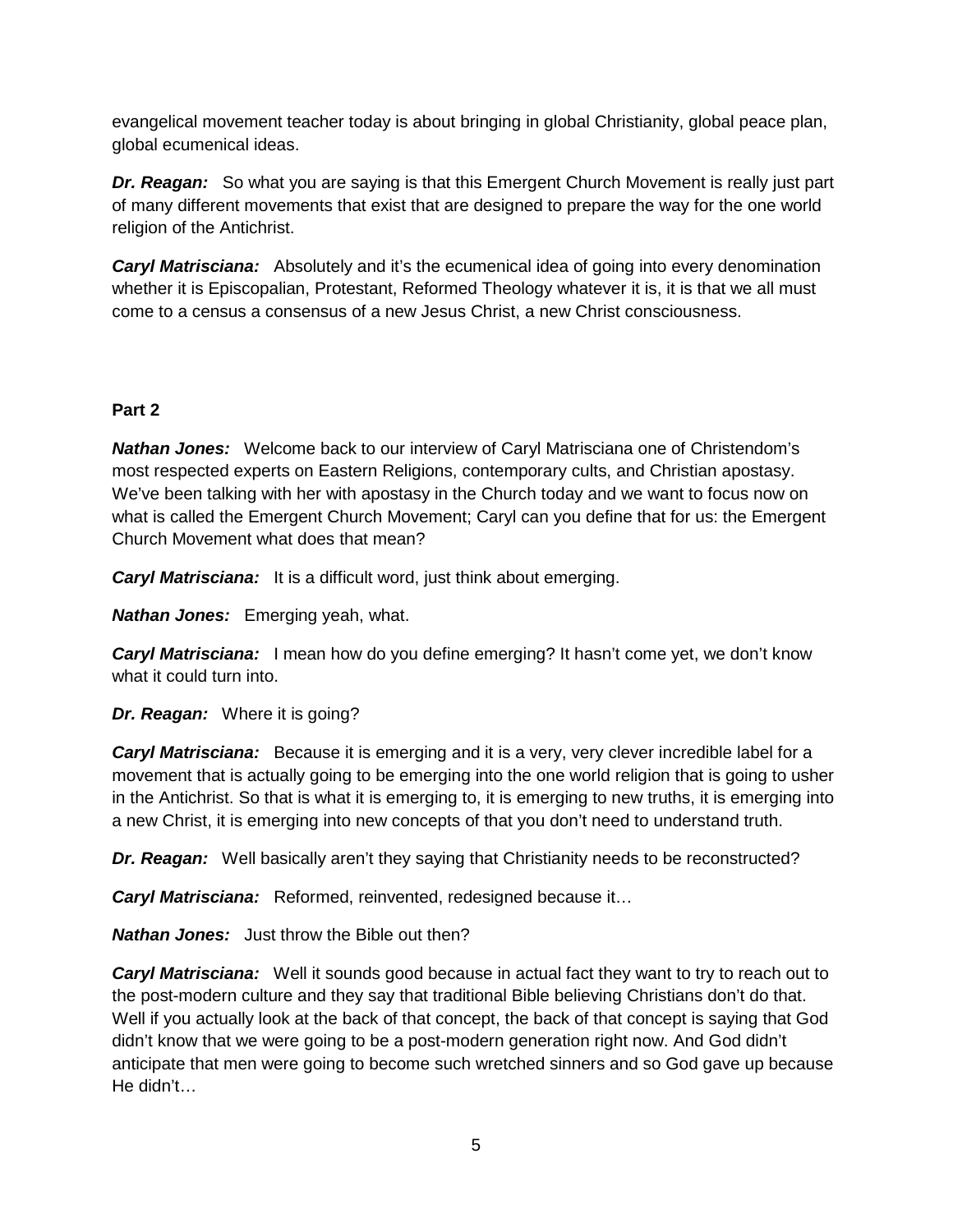*Nathan Jones:* Really? And they found that out how?

*Caryl Matrisciana:* Well that's what, if you think it through logically that is what it is saying.

*Nathan Jones:* Oh, out of their own heads then.

*Caryl Matrisciana:* Because it is saying that God didn't design the Bible to converse, to attract today's generation. Well no what's happening is today's generation is so pulling away from truth God is the same yesterday, today and forever, the Word is what we've got to come back to. We've got to realize that we are sinners; we've got to come back to the center. But another concept that we've got to realize is that within Eastern Mysticism and Hinduism it is based on the idea of evolution. See there are two opposing worldviews; one is that God created, which is Creation, and one is that the world evolved, and there is evolving truth, there is evolving religiality it is evolving so that is where the emerging comes in based on the foundation of evolution.

*Dr. Reagan:* It seems to me like that the Emergent Church Movement simply does not understand the power of the Word of God. They feel like that we have to change the Gospel, present it in a whole different way in order to relate to the modern generation. But the Gospel is super natural in its power. Just as you were converted just like that, this can happen to a person in the post-modern generation, if they are confronted with their sin.

*Caryl Matrisciana:* If they are confronted with the Word.

*Dr. Reagan:* And with the Word.

*Caryl Matrisciana:* See I got given the power of God unto salvation; the Gospel is the power of God unto salvation. If I hadn't been given the Gospel I couldn't have got saved. The Gospel is that I am a sinner in need of a Savior and that's what was given to me in those few minutes that opened my eyes. It's the power of the Word that opens the eyes. Now Satan knows this, Satan came to Eve in Genesis 3 and said, "Surely God hasn't said." He immediately attacked the authority of the Word, so it's no different.

*Dr. Reagan:* You know I become more and more convinced that the people involved in the Emergent Church Movement are moving in the direction of the old liberal mainstream Christianity of saying really what it's all about is environmentalism, it's the protection of nature, it's protection of Mother Earth and we are going to be bring peace to the whole world. Let me read you a statement by the leader.

*Caryl Matrisciana:* It's the social gospel.

*Dr. Reagan:* The leader of the movement here is a statement, "The Church has been preoccupied with the question what happens to your soul after you die, as if the reason for Jesus coming can be summed up in Jesus is trying to help get more souls into Heaven as opposed to Hell after they die. I just think a fair reading of the Gospel blows that out of the water. I don't think the entire message and life of Jesus can be boiled down to that bottom line of saving souls."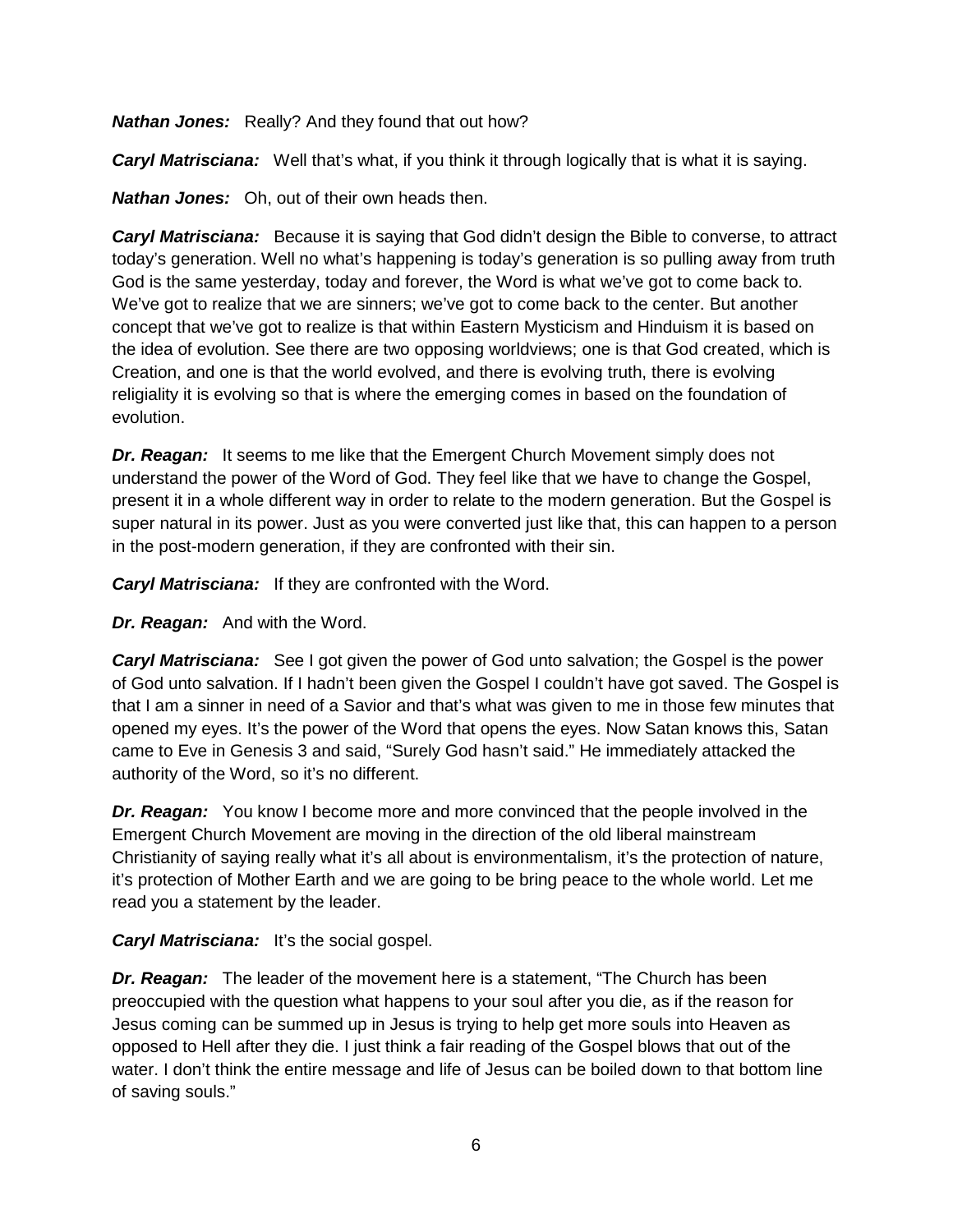*Caryl Matrisciana:* How sad, how awful because Jesus said, "That He comes that none shall perish." He came to give us eternal life so that none should perish and that was the whole purpose, Jesus Christ.

*Dr. Reagan:* This same fellow held a conference in Seattle which your friend Eric Barger who our viewers know well attended and he said, "We've interpreted John 3:16 incorrectly it has nothing to do with salvation of souls, it has to do with salvation of the world. Jesus came to die for the world." And he invited people to come up afterwards and put their hands into dirt and commit themselves to saving the environment.

*Caryl Matrisciana:* Well you see within Eastern Mysticism the world is Mother Goddess the environment is who should be worshiped. It is the matriarchal system, not the patriarchal. If we have to go even further back to Satan this is demonic, this is satanic, and we have to understand that just as there is a personal God, there is a personal enemy of God and that is Satan. And his attack has been on the Word of God, the authority of God, the purpose of Jesus because he said to Eve in the Garden, "Surely you won't die. If you follow me you won't die. If you follow me you'll get wisdom. If you follow me you can be like God." All of these are the fundamentals of the Emerging Church Movement.

*Nathan Jones:* Would you say the movement then isn't a particular denomination?

*Dr. Reagan:* Oh in all of them.

*Caryl Matrisciana:* No it penetrates into all denominations.

*Dr. Reagan:* It is everywhere.

*Caryl Matrisciana:* The people that are the leaders of the emerging movement claim that they came from evangelical backgrounds. Now they may of come from evangelical church backgrounds but they didn't understand the authority of the Word of God, because they were raised in a post-modern generation; the idea that truth is relative, truth is not knowable, truth we need to debate it we need to get into sort of protagonist situation where we can debate and create. We get a thesis, we get an opposite of a thesis and we combine it with a synthesis.

*Nathan Jones:* Human wisdom?

*Caryl Matrisciana:* And it is all about wisdom, human wisdom.

*Dr. Reagan:* Well that reminds me of the fact that the leader of the Emergent Church Movement was invited recently to come to Dallas to speak to one of the most outstanding Evangelical Seminaries in all the world right here in Dallas, Texas. And the President of the Seminary was confronted by people who said, "What are you doing? Why are you inviting this person in who is a wolf in sheep's clothing?" "Well, you have to understand," he said, "we're an educational institution we have to be open to all ideas and all people can come in and speak." And they say, "Well then if you are going to invite a false, a person teaching a false Gospel at least have a faculty member get up and be given equal time to confront him." "No, that wouldn't be polite."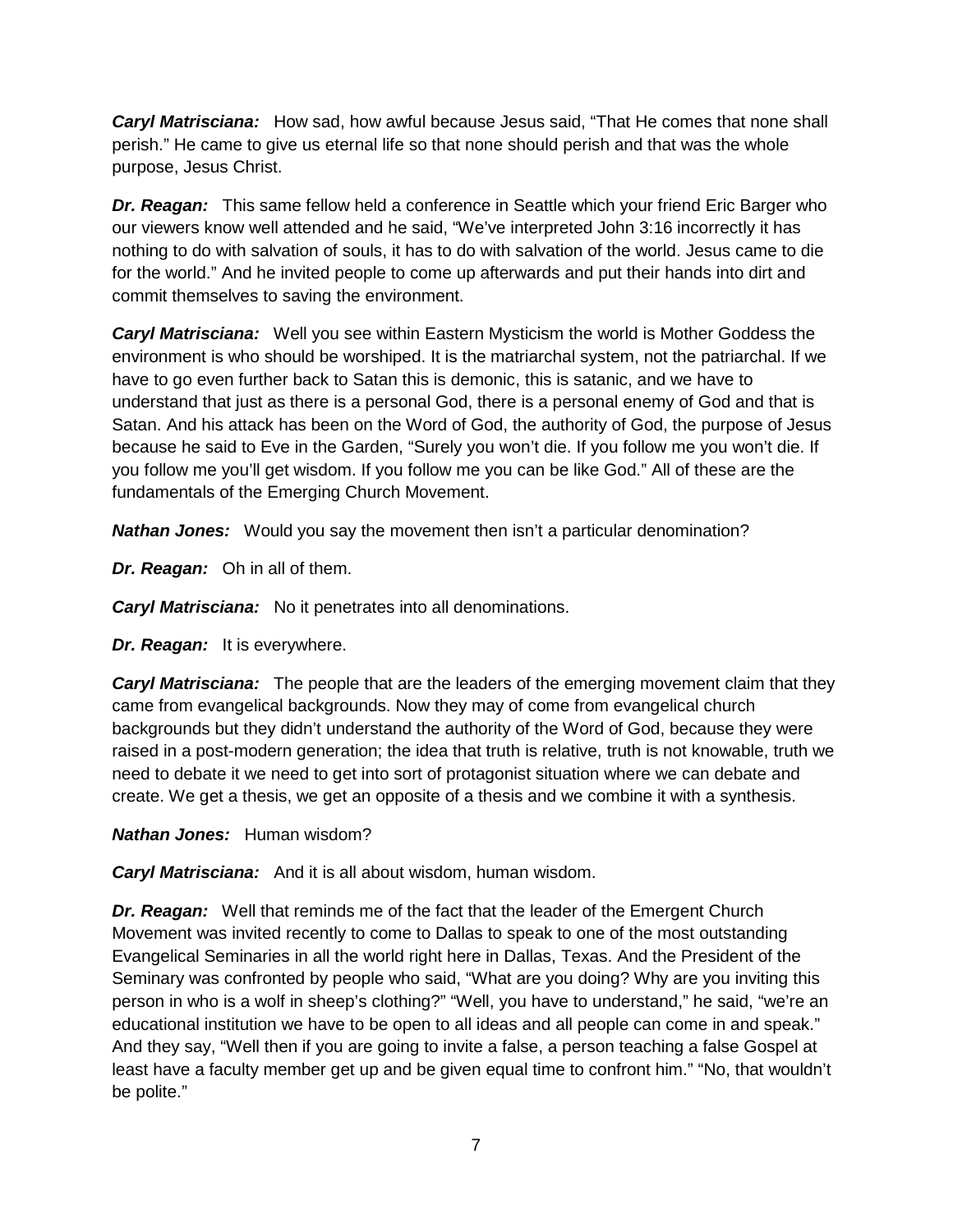*Caryl Matrisciana:* Right, well you see I came from, how did I get involved in the New Age because I was given a plethora of beliefs and because this world is controlled by Satan, Satan is the god of this world I was under seduction and seducing spirits and doctrines of demons. So if one doesn't understand the reality of Satan's warfare in this we don't understand the war we are involved in. But look recently we've had America's pastor named by *Time Magazine*, who invited three New Age completely Eastern indoctrinated, mystical doctors into his health plan to introduce his entire congregation of 22,000 people to a new health and wellness plan. Now these three doctors between themselves had an Eastern worldview even though 1 is a Muslim, 1 is a Jew, 1 is a Christian mystic they come from an Eastern worldview background; that within ourselves is a potential that we can heal ourselves. And that is the idea of Eastern Mysticism that within us we can connect to divinity, we can heal ourselves, it is mind over matter.

#### *Dr. Reagan:* Yes.

*Caryl Matrisciana:* It is hypnosis, self-hypnosis so this is what the emerging church is all about, new ideas that have come from the East. They are not new ideas they are old ideas it is the old lie from the Garden of Eden.

*Dr. Reagan:* And look at the society they produce in the East.

*Caryl Matrisciana:* Look at that society…

*Nathan Jones:* Yeah, good point.

*Caryl Matrisciana:* …to see that it is not a nurturing, in fact it is a very cruel system.

*Dr. Reagan:* One of the words that I hear over and over in the Emergent Church leaders is the word contemplative, they're really heavy on that. Let me read you a quote here from one of their leaders, "The fact is that contemplative spirituality will play a huge part in the church of the future, and I want to assure you that candles are just the beginning."

*Caryl Matrisciana:* Why? Because we are changing the names, if they said Eastern Mysticism is going to play a huge part in new church we wouldn't buy it. But when you say contemplate that sounds better and they intercut contemplate with mediate but in Eastern Mysticism the contemplation and meditation is in the snake within you, the idea that you can become one with everything. So that contemplative idea which by the way is also deeply rooted in the desert fathers which is part of Roman Catholicism the mystical idea of connecting through silence which is opposed to the Bible. We don't connect to God through silence, but that is part of centering prayer, contemplative spirituality that you go into a silence, you practice the presence. Well all of these are emotional feelings they are based on subjectivity it's based on relative truth, you're experience is as good as my experience. What they don't understand that Satan is called an angel of light and the demon of darkness that dragon who is out to deceive the whole world. His job is deception and he is going to come in as an angel of light, in fact that same Scripture 2 Corinthians 11 says, "No wonder his ministers appear as ministers of righteousness."

*Dr. Reagan:* Yes, subjectivity always leads to an openness to deception. It is like people who tell me, "God told me this, or God told me that," and they will tell me something that is totally off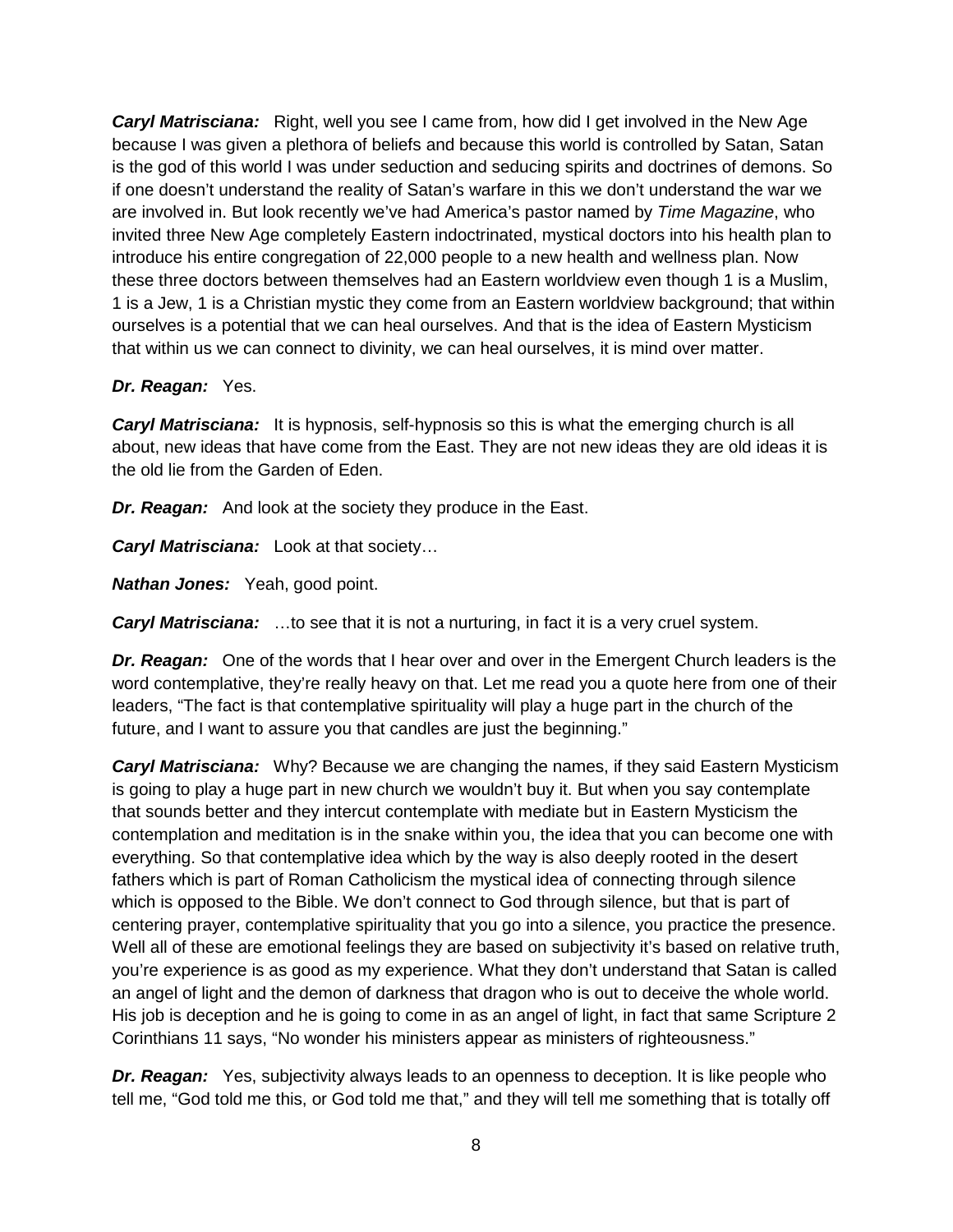the wall as if they think that every thought that goes our fallen minds comes from God. And even if they had a thought from God it might be completely convoluted by the time it goes through our fallen minds. We need to test everything by the word of God.

*Caryl Matrisciana:* We have to, the blindness of it if like taking a sailor out into the middle of the ocean and he will just go wherever the boat and the currents take him to. You know a sailor he has to have a compass; he has to have a direction. Even at night if he doesn't have a compass or a direction he's got the stars those are based on objective truth and reality.

## *Dr. Reagan:* Right.

*Caryl Matrisciana:* We have to have our guide book, the manual that God has given us to test His character against the character of Satan. His well-being, His mercy, His grace a personal relationship with Him as opposed to our subjective feelings.

## **Part 3**

*Dr. Reagan:* Welcome back to Christ in Prophecy and our discussion with Caryl Matrisciana about the Emergent Church Movement. Caryl what are some of the red flags, warning signs that people should watch for that might indicate that their Church is suddenly moving in the direction of the Emergent Church Movement?

*Caryl Matrisciana:* I would say it is the way that the Church teaches the Word of God. There are two different types of teaching; there's thematic way of teaching which is based on topics and if you do that topical teaching which a lot of Emergent Churches are doing then they are able to pull in order to bring their topic, to persuade their topic to go along their line of thought they can maybe pull one or two Bible verses.

*Dr. Reagan:* Oh, they can always find a verse.

*Caryl Matrisciana:* And they can pull from Gandhi's writings and Williams Shakespeare's writing, and Churchill's writings to support the view. They can also take it as in the, "Purpose Driven Life," which has taken 15 different Bible versions not all of those are even translations.

*Dr. Reagan:* Well you fish around until you find one that says what you want it to say.

*Caryl Matrisciana:* Or half a verse that says what you want it to say. So I think that is the danger of thematic teaching, whereas the other type of teaching which is based on expository teaching; on line by line, verse-by-verse actually based on what does God say about this, what is God's opinion based on the Word of God in the full council of God. And you will find that a lot of churches if they are not teaching the Word of God in the fullness of the context I am sorry to say that they would be open to bringing in authors, books, ideas, Eastern Mystical ideas, changing the words so that it could go from mediation to contemplation, or from yoga to Christian yoga and all of this kind of thing.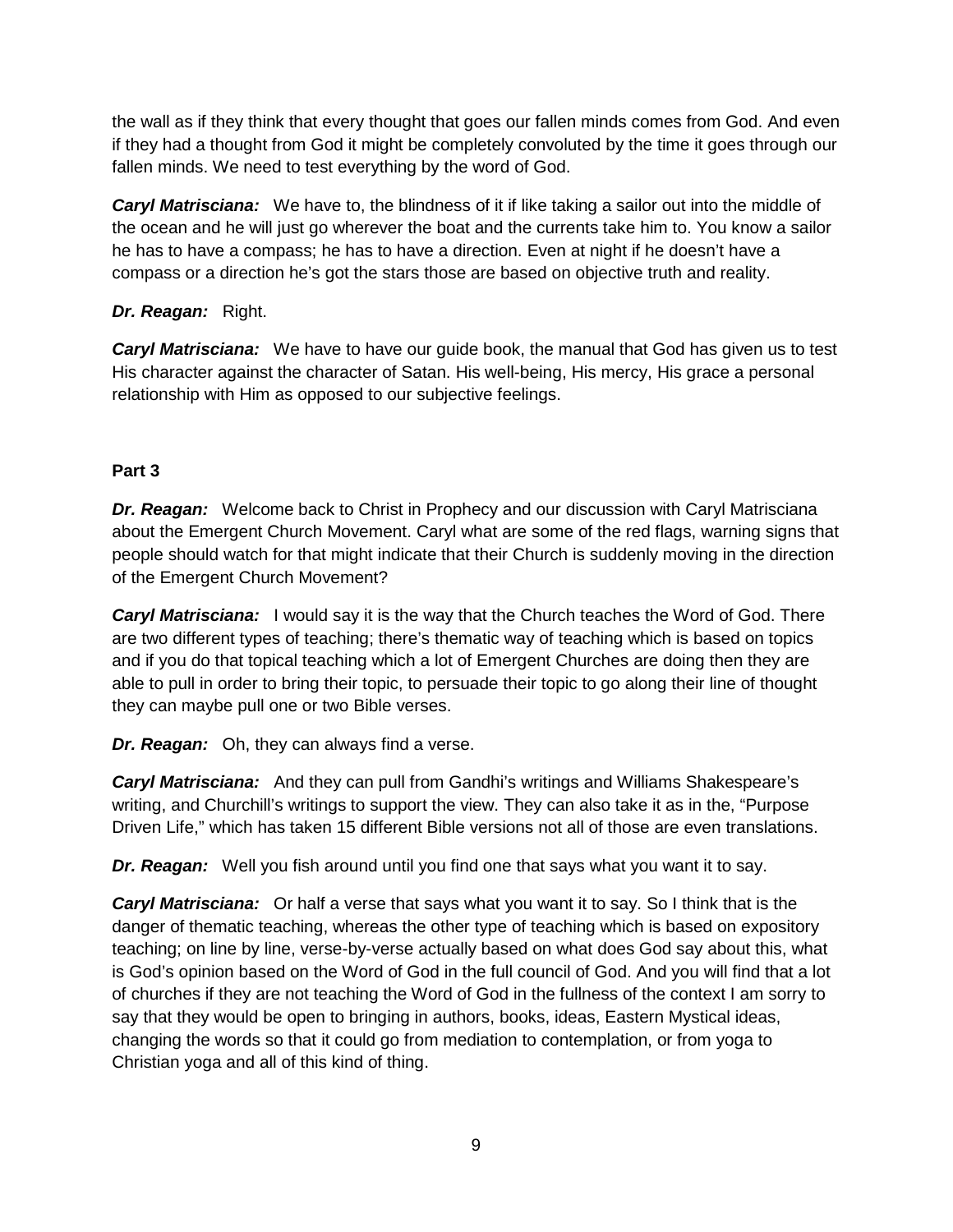*Dr. Reagan:* The sad fact of the matter is that the Church has ignored the Word for so long, for years now that the average Christian going to Church faithfully every Sunday knows very little of the Word. And you cannot guard yourself against deception if you do not know the Word. I remember the impact of that book, "The Shack," and about unchristian as it could be in what it's teaching and yet people thought that it was wonderful and preachers were advocating people go out and read it.

*Caryl Matrisciana:* Look at Harry Potter, when I made my documentary on Harry Potter I had more Christians come to me saying, "What are you doing with our hero?"

#### *Dr. Reagan:* With our hero?

*Caryl Matrisciana:* Harry isn't a hero he is a witch, it is a 13 year old witch. The author of Harry Potter said it would take 7 years to make a wizard and Harry is 11 in one book, 12 in the next, 13, etcetera, 7 years later the perfect wizard is made. And the 100's and 1,000's of children reading those books are then indoctrinated with another worldview.

*Dr. Reagan:* Well speaking of your video on that I know that you have produced a great number of videos on fascinating topics like Harry Potter, and Yoga, and the Emergent Church Movement. How about telling our viewers how to get in touch with you and your website?

*Caryl Matrisciana:* Well thank you. They just need to go onto www.caryl, I spell my name in a different way C-A-R-Y-L-T-V.com, 7 letters C-A-R-Y-L-T-V. 7 letters…

#### *Dr. Reagan:* .com

*Caryl Matrisciana:* .com Thank you.

*Dr. Reagan:* Nathan how about telling people about our website.

*Nathan Jones:* We have 8 letters in our name, lamblion.com, and we have all sorts of articles on topics like the Emergent Church, we have these TV shows, you can watch them again and again. We have a newsletter that comes out every other week it's free, subscribe to it, we will send you the Lamplighter Magazine as well. We have a blog if you need a daily dose of Bible Prophecy, a Facebook group you can join and discuss with 4,000 other people Bible prophecy. Come to lamblion.com, 8 letters.

#### *Caryl Matrisciana:* Wow.

*Dr. Reagan:* In fact you have, we'll have posted there the television programs that she made before this one. So the first one was about the Escape from Hinduism, and the second one was about Yoga, so they can go to the website and view those programs on the website, correct.

**Nathan Jones:** Click multimedia and then television all our programs are listed right there.

*Dr. Reagan:* Caryl do you have any final words you would like to say to someone out there who is struggling right now with trying to figure out, trying to find a church, what should they look for in trying to find a church?